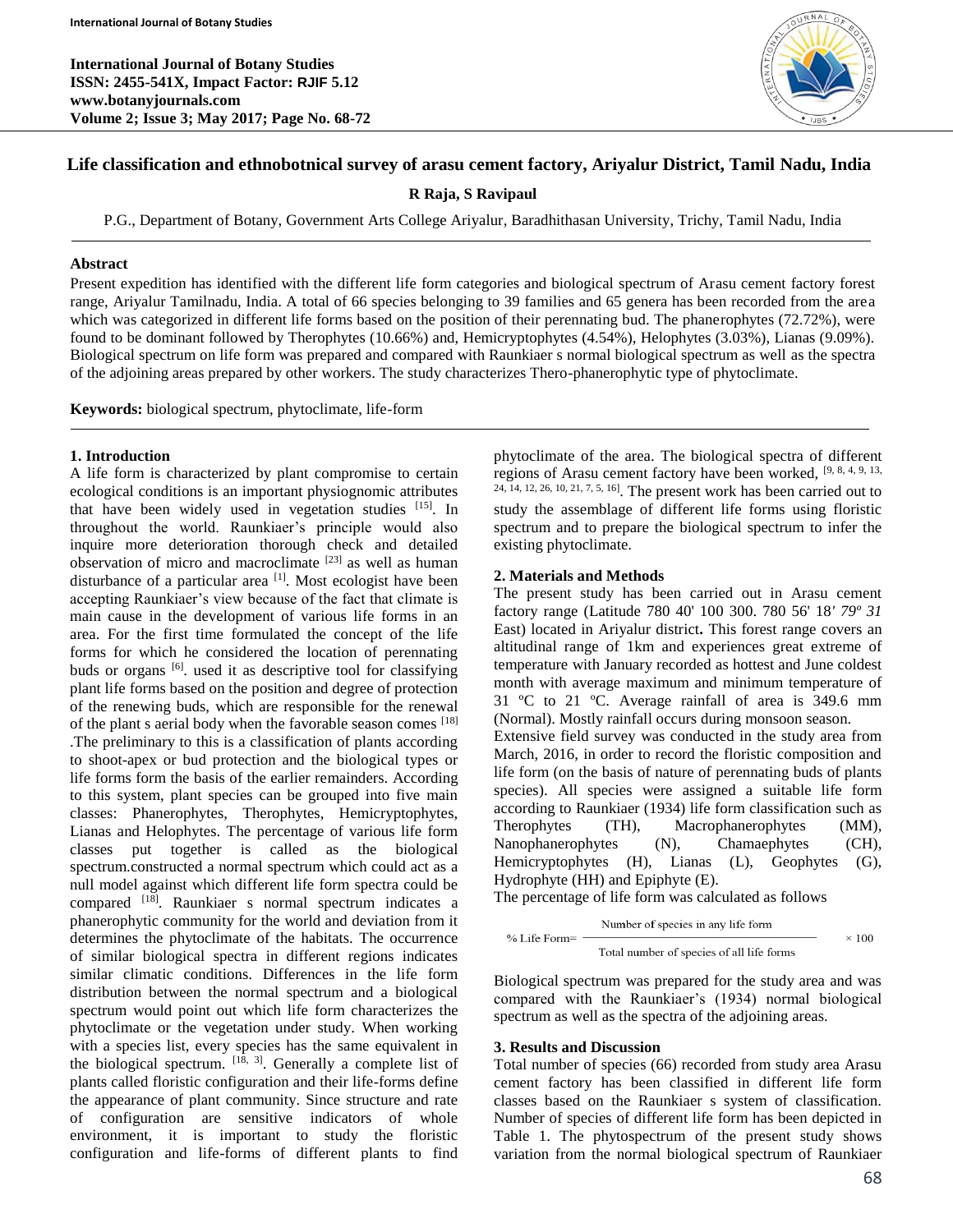(1934) (Fig. 1). Perusal of the table revealed phanerophytes (72.72%) to be the largest class followed by Therophytes (10.66%) and Lianas (9.09%). Thus, the biological spectrum of the research area shows Thero-phanerophytic phytoclimate. The comparison of the biological spectrum of the study area with Raunkiaer;s normal biological spectrum is presented in Table 3 (Fig-3) andTable-4 (Fig-4). The higher percentage of therophyte (72.72%) occurring in the area is the characteristic of subtropics and often related to soil conditions and climate (Subramani *et al.,* 2007). The predominance of therophytes is attributed to various factors like prevalent microclimate of the region coupled with anthropogenic activities like grazing, looping, felling, deforestation, introduction of annual weeds, etc., as has also been advocated by other workers (Sharma, 2003; Sher and Khan, 2007; Khan *et al.,* 2011).

**Table 1**

| S.No                     | <b>Plant Name</b>                                              | Family          | Habit   | Parts of used medicine       | Life form       |
|--------------------------|----------------------------------------------------------------|-----------------|---------|------------------------------|-----------------|
| 1                        | Abutilon indicum G.oon                                         | Malvaceae       | Herb    |                              | Phanerophytes   |
| $\overline{2}$           | Achyranthes aspera.Linn.                                       | Amaranthaceae   | Herb    | Whole plant                  | Therophytes     |
| $\overline{\mathbf{3}}$  | Aerva landa (L.) juss.                                         | Amarathaceae    | Herb    |                              | Helophytes      |
| $\overline{\mathcal{A}}$ | Polylthia langifolia (Soon.) Th.W                              | Annonaceae      | Tree    | Fruit                        | Therophytes     |
| 5                        | Cassis ariculata L.                                            | Caesalpinaceae  | Shrub   | Whole plant                  | Phanerophytes   |
| $\overline{6}$           | Cardious permum halicabum L.                                   | Sapindaceae     | Climber | Whole plant                  | Phanerophytes   |
| $\overline{7}$           | Calatropis giganta L.                                          | Asclepidaceae   | Shrub   |                              | Phanerophytes   |
| $\overline{8}$           | Cocinia indica Wt & Arn.                                       | Cucurbitaceae   | Climber | Fruit                        | Lianas          |
| $\overline{9}$           | Coculas hersutes                                               | Menispermaceae  | Climber |                              | Phanerophytes   |
| $10\,$                   | Cynodan dactylan Linn.                                         | Papaceae        | Shrub   | Whole plant                  | Hemicryprophyte |
| 11                       | Cyprus rotundus. Linn.                                         | Peraceae        | Shrub   |                              | Hemicryprophyte |
| $\overline{12}$          | Alangium solvifolium L.f                                       | Alangiaceae     | Tree    |                              | Phanerophytes   |
| $\overline{13}$          | Lucus aspera. L.                                               | Lamiaceae       | Herb    | Whole plant                  | Therophytes     |
| 14                       | Morinda tendoriya                                              | Rubiaceae       | Tree    | Fruit                        | Phanerophytes   |
| $\overline{15}$          | Ocimum sandam L.                                               | Lamiaceae       | Shrub   | Whole plant                  | Therophytes     |
| 16                       | Passifulora foeitida L.                                        | Passifloraceae  | Climber |                              | Therophytes     |
| $\overline{17}$          | Pongamia pinnata L.                                            | Fabaceae        | Tree    | Seed                         | Phanerophytes   |
| 18                       | Sygium cummi (L.) Skeels                                       | Myrtaceae       | Tree    | Fruit                        | Phanerophytes   |
| 19                       | Tectona grandies L.                                            | Verbinaceae     | Shrub   | $\overline{\phantom{a}}$     | Phanerophytes   |
| 20                       | Zizphus mauritiana Lam.                                        | Rhamaceae       | Tree    | Fruit                        | Phanerophytes   |
| 21                       | Casurina equisetifolia L.                                      | Casurinaceae    | Tree    | $\overline{\phantom{a}}$     | Phanerophytes   |
| 22                       | Delonix regia (Bojj Rafi.)                                     | Casalpiniaceae  | Tree    |                              | Phanerophytes   |
| $\overline{23}$          | Hibiscus rosasinesis                                           | Malvaceae       | Herb    | Flower, leaf                 | Phanerophytes   |
| 24                       | Azadiracta indicaA.Juss.                                       | Meliaceae       | Tree    | Whole plant                  | Phanerophytes   |
| 25                       | Mangiferaindica L                                              | Anacardiaceae   | Tree    | Fruit                        | Phanerophytes   |
| $\overline{26}$          | Moraga olefera Lam.                                            | Moringaceae     | Tree    | Whole plant                  | Phanerophytes   |
| 27                       | Cassia fistula L.                                              | Caesalpiniaceae | Herb    |                              | Phanerophytes   |
| 28                       | Albiziaamara (Roxb.) Bovin in Encyl.                           | Mimosoideae     | Tree    | $\overline{\phantom{a}}$     | Phanerophytes   |
| 29                       | Albizia lebbeck (l.)Benth in Hook.Lond.J.Bot                   | Mimosoideae     | Tree    | $\qquad \qquad \blacksquare$ | Phanerophytes   |
| $\overline{30}$          | Acacia leucophloea (Roxp.) Wild .sp                            | Mimosoidaea     | Tree    | $\blacksquare$               | Phanerophytes   |
| 31                       | Ficus benghalensis L.                                          | Moraceae        | Tree    | Fruit                        | Phanerophytes   |
| 32                       | Lowsoina inermis L.                                            | Lythraceae      | Shrub   | Leaf                         | Phanerophytes   |
| 33                       | Catharanthus thevetia (L.)Lippold                              | Apocynaceae     | Shrub   | Root                         | Phanerophytes   |
| 34                       | Andrographis paniculata (Burm.f.) WallicherNees in<br>Wallach. | Acanthaceae     | Shrub   |                              | Phanerophytes   |
| 35                       | Barleriacristata L. sp                                         | Acanthaceae     | Shrub   | $\overline{\phantom{a}}$     | Phanerophytes   |
| 36                       | Crossandrain fundibuliformis                                   | Acanthaceae     | Shrub   | $\blacksquare$               | Phanerophytes   |
| $\overline{37}$          | Justicea adhatoda L                                            | Acanthaceaae    | Shrub   | Leaf                         | Phanerophytes   |
| 38                       | Leucas aspera (Willd.) Link.                                   | Lamiaceae       | Herb    | Whole plant                  | Therophytes     |
| $\overline{39}$          | Achyranthes aspera L                                           | Amaranthaceae   | Herb    | Whole plant                  | Hemicrotophytes |
| 40                       | Acalypha indica L                                              | Euphorbiaceae   | Herb    | Whole plant                  | Therophytes     |
| 41                       | Jatropha gossypifolia L.                                       | Euphorbiaceae   | Shrub   |                              | Phanerophytes   |
| 42                       | Commelina benghalensis L.                                      | Commelinaceae   | Herb    |                              | Therophytes     |
| 43                       | Borassus flabellifer L                                         | Arecaceae       | Tree    |                              | Phanerophytes   |
| 44                       | Cocos nuifera L.                                               | Arecaceae       | Tree    | Fruit                        | Phanerophytes   |
| 45                       | Cyprus rotundus L                                              | Cyperaceae      | Herb    |                              | Helophytes      |
| 46                       | Bambusaarundinacea                                             | Poaceae         | Tree    | Whole plant                  | Phanerophytes   |
| 47                       | Bogainvillea buttiana                                          |                 | Shrub   | $\overline{\phantom{a}}$     | Phanerophytes   |
| 48                       | Nerium indicum L.                                              | Apocynaceae     | Shrub   |                              | Phanerophytes   |
| 49                       | Mauritiana Lam.                                                | Rhamnaceae      | Tree    | $\overline{\phantom{a}}$     | Phanerophytes   |
| 50                       | Ricinus communis L.                                            | Euphorbiaceae   | Shrub   | Seed                         | Phanerophytes   |
| 51                       | Tamarindus indica L.                                           | Casalpinaceae   | Tree    | Fruit, Leaf                  | Phanerophytes   |
| $\overline{52}$          | Ficus religiosa                                                | Moraceae        | Tree    | Whole plant                  | Phanerophytes   |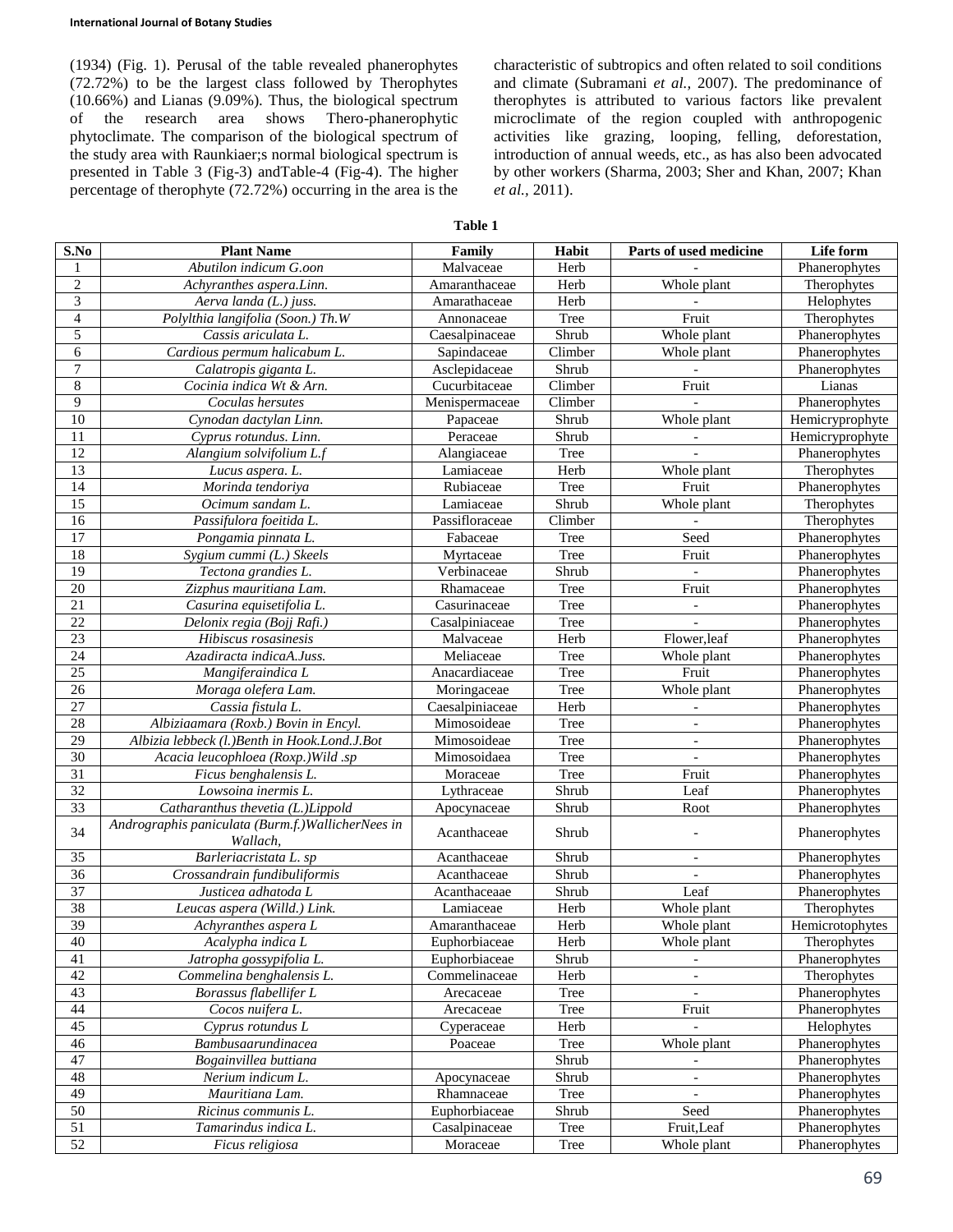#### **International Journal of Botany Studies**

| 53 | Vitex negundo            | Verbenaceae    | Herb    | Whole plant | Phanerophytes |
|----|--------------------------|----------------|---------|-------------|---------------|
| 54 | Datura metal L.          | Solanaceae     | Herb    | Leaf        | Phanerophytes |
| 55 | Tamarindus indica L.     | Casalpiniaceae | Tree    | Leaf, Fruit | Phanerophytes |
| 56 | Cissus qundrangularis L. | Vitaceae       | Climber | Whole plant | Phanerophytes |
| 57 | Sygium cummi (L). Skeels | Myrtaceae      | Tree    | Fruit       | Phanerophytes |
| 58 | Tectona grandies L.      | Verbinaceae    | Tree    |             | Phanerophytes |
| 59 | Tolpargiya longifolia    | Fabaceae       | Tree    |             | Phanerophytes |
| 60 | Sydium guzava            | Rutaceae       | Tree    | Fruit       | Phanerophytes |
| 61 | Citras medica            | Rutaceae       | Tree    | Friut       | Phanerophytes |
| 62 | Aole vera L.             | Liliaceae      | Shrub   | Whole plant | Phanerophytes |
| 63 | Tridacs procumbans       | Asteraceae     | Climber | Whole plant | Lianas        |
| 64 | Pillanthus emlica        | Solanaceae     | Tree    | Friut       | Phanerophytes |
| 65 | Musa paradiciyaga        | Mussaceae      | Tree    | Whole plant | Phanerophytes |
| 66 | Nerium olindar           | Apocynaceae    | Shrub   |             | Phanerophytes |

## **Table 2**

| S. No           | Plant name                       | Family         | Habit   | <b>Plant parts of used</b> | Life from       |
|-----------------|----------------------------------|----------------|---------|----------------------------|-----------------|
| 1               | Achyranthesaspera.Linn.          | Amaranthaceae  | Herb    | Whole plant                | Therophytes     |
| $\overline{2}$  | Polylthialangifolia (Soon.) Th.W | Annonaceae     | Tree    | Fruit                      | Therophytes     |
| 3               | Cassis ariculata L.              | Caesalpinaceae | Shrub   | Whole plant                | Phanerophytes   |
| $\overline{4}$  | Cardiouspermumhalicabum L.       | Sapindaceae    | Climber | Whole plant                | Phanerophytes   |
| $\overline{5}$  | CociniaindicaWt&Arn.             | Cucurbitaceae  | Climber | Fruit                      | Lianas          |
| 6               | Cynodandactylan Linn.            | Papaceae       | Shrub   | Whole plant                | Hemicryprophyte |
| $\overline{7}$  | Lucusaspera. L.                  | Lamiaceae      | Herb    | Whole plant                | Therophytes     |
| $\,$ 8 $\,$     | Morindatendoriya                 | Rubiaceae      | Tree    | Fruit                      | Phanerophytes   |
| 9               | Ocimumsandam L.                  | Lamiaceae      | Shrub   | Whole plant                | Therophytes     |
| $\overline{10}$ | Pongamiapinnata L.               | Fabaceae       | Tree    | Seed                       | Phanerophytes   |
| $\overline{11}$ | Sygiumcummi (L.) Skeels          | Myrtaceae      | Tree    | Fruit                      | Phanerophytes   |
| 12              | Zizphusmauritiana Lam.           | Rhamaceae      | Tree    | Fruit                      | Phanerophytes   |
| $\overline{13}$ | Hibiscus rosasinesis             | Malvaceae      | Herb    | Flower, leaf               | Phanerophytes   |
| 14              | AzadiractaindicaA.Juss.          | Meliaceae      | Tree    | Whole plant                | Phanerophytes   |
| $\overline{15}$ | Mangiferaindica L                | Anacardiaceae  | Tree    | Fruit                      | Phanerophytes   |
| 16              | Moraga olefera Lam.              | Moringaceae    | Tree    | Whole plant                | Phanerophytes   |
| $\overline{17}$ | Ficusbenghalensis L.             | Moraceae       | Tree    | Fruit                      | Phanerophytes   |
| 18              | Lowsoinainermis L.               | Lythraceae     | Shrub   | Leaf                       | Phanerophytes   |
| $\overline{19}$ | Catharanthusthevetia (L.)Lippold | Apocynaceae    | Shrub   | Root                       | Phanerophytes   |
| $\overline{20}$ | Justiceaadhatoda L               | Acanthaceaae   | Shrub   | Leaf                       | Phanerophytes   |
| $\overline{21}$ | Leucasaspera (Willd.) Link.      | Lamiaceae      | Herb    | Whole plant                | Therophytes     |
| 22              | Achyranthesaspera L              | Amaranthaceae  | Herb    | Whole plant                | Hemicrotophytes |
| 23              | Acalyphaindica L                 | Euphorbiaceae  | Herb    | Whole plant                | Therophytes     |
| 24              | Cocosnuifera L.                  | Arecaceae      | Tree    | Fruit                      | Phanerophytes   |
| $\overline{25}$ | <b>Bambusaarundinacea</b>        | Poaceae        | Tree    | Whole plant                | Phanerophytes   |
| 26              | Ricinuscommunis L.               | Euphorbiaceae  | Shrub   | Seed                       | Phanerophytes   |
| 27              | Tamarindusindica L.              | Casalpinaceae  | Tree    | Fruit, Leaf                | Phanerophytes   |
| 28              | Ficusreligiosa                   | Moraceae       | Tree    | Whole plant                | Phanerophytes   |
| 29              | Vitexnegundo                     | Verbenaceae    | Herb    | Whole plant                | Phanerophytes   |
| 30              | Datura metal L.                  | Solanaceae     | Herb    | Leaf                       | Phanerophytes   |
| $\overline{31}$ | Tamarindusindica L.              | Casalpiniaceae | Tree    | Leaf, Fruit                | Phanerophytes   |
| 32              | Cissusqundrangularis L.          | Vitaceae       | Climber | Whole plant                | Phanerophytes   |
| 33              | Sygiumcummi (L).Skeels           | Myrtaceae      | Tree    | Fruit                      | Phanerophytes   |
| $\overline{34}$ | Sydiumguzava                     | Rutaceae       | Tree    | Fruit                      | Phanerophytes   |
| $\overline{35}$ | Citrasmedica                     | Rutaceae       | Tree    | Friut                      | Phanerophytes   |
| 36              | Aolevera L.                      | Liliaceae      | Shrub   | Whole plant                | Phanerophytes   |
| 37              | Tridacsprocumbans                | Asteraceae     | Climber | Whole plant                | Lianas          |
| 38              | Pillanthusemlica                 | Solanaceae     | Tree    | Friut                      | Phanerophytes   |
| 39              | Musa paradicivaga                | Mussaceae      | Tree    | Whole plant                | Phanerophytes   |

Dominant tree species present in the study area comprised of *Polylthia langifolia, Alangium solvifolium*, *Morinda tendoriya, Pongamia pinnata, Sygium cummi, Casurina equisetifolia, Zizyphus mauritiana, Moraga olefera, Albizia lebbeck, Acacia leucophloea* and *Ficus benghalensis*. The understorey is prominently represented by *Justica adhatoda, Zizyphus numularia, Ricinus communis,* etc. The herbaceous layer, structurally and numerically most prominent during monsoon season, is represented by *Tridex procumbens, Cyanodon dactylon,* etc. while climbers have been represented by *Cardious permum halicabum, Cocinia indica, Coculas hersutes, Passifulora foeitida, Bouginvillea spp, Cissus qundrangularis* and *Tridacs procumbans.* Ethanobotanical serutiny has led to the doucumentation of a large number of wild plants used by local peoples for meeting their demands. In India, many organized ethanobotanical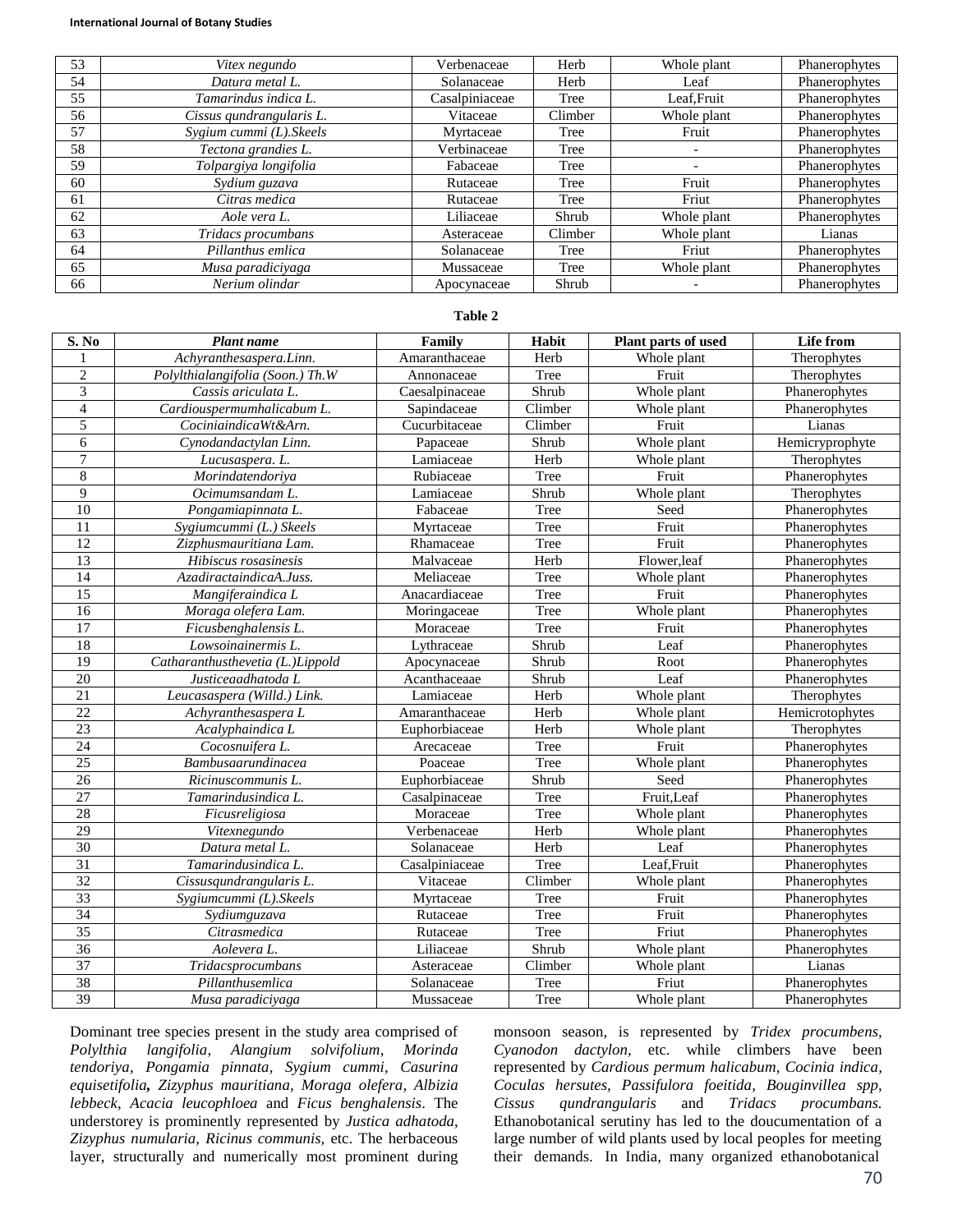### **International Journal of Botany Studies**

studies trigger intensive filed studies in the areas.

The results of the ethanobotanical survey are presented in Table-1. The reported plants were arranged according to their scientific name, family, and parts used, it revealed 38 genera and 39 species belongs to it is more evident from this study that phanerophytes (29 plant species). Than any other form.

Different parts of medicinal plants were used as medicine by the local traditional healers. The most frequently utilized plant parts percentage were whole plant (46.15%) followed by fruit (30.96%), leaf (15.38%), seed (5.12%), Root (2.56%), these medicinal plants are known to cure various types of ailments. (Table-2 and Fig-2).

Climatically, the study area in general iswarm and dry during summer and warm and moist during rainy season, thus confirming the preponderance of therophytes (plants of warm and dry climate) and phanerophytes (of warm and moist climate). Table 3. Perusal of the table reveals that these regions show different type of phytoclimate despite being similar to one another. This may be because of the varied amount of disturbances and latitudinal and longitudinal difference in these areas. Among these areas, the phytoclimate of the study area resembles to that of Jammu (Sharma, 2003) and Mahamaya catchment (Sudan, 2007). Present study of forest range revealed that the vegetation is predominantly sub-tropical type having a higher percentage of therophytes and phanerophytes as compared to normal biological spectrum. On the basis of this study the phytoclimate of the area, as per Raunkiaer's terminology has been described as thero-phanerophytic phytoclimate. This indicates influence of anthropogenic activities (overgrazing and developmental activities) in the forest range which favors the chances of growth of short lived annuals. Conditions for the growth of over-storey.

| 'able |  |
|-------|--|
|-------|--|

| S. No | Habit   | <b>Total</b> |
|-------|---------|--------------|
|       | Herb    |              |
|       | Shrub   |              |
|       | Climber |              |
|       | Tree    |              |







| S. No | Parts of used | <b>Total</b> |
|-------|---------------|--------------|
|       | Whole plant   |              |
|       | Leaf          |              |
|       | Fruit         |              |
|       | Seed          |              |
|       | Root          |              |



**Fig 2:** Parts of used Medicine

**Table 5:** Total number of species and percentage of different life from classes

| S. No | <b>Life from Classes</b> | <b>No. of Species</b> | Percentage % |
|-------|--------------------------|-----------------------|--------------|
|       | Phanerophytes            | 48                    | 72.72        |
|       | Therophytes              |                       | 10.66        |
| 2     | Lianas                   |                       | 9.09         |
|       | Hemicrotophytes          |                       | 4.54         |
|       | Helophytes               |                       | 3.03         |
|       |                          | 66                    |              |



**Fig 3:** Total number of species and percentage of different life from classes.

**Table 6:** Comparision of biological spectrum study area with Ranikiaer's (1934) normal spectrum

| Life from                                  | Ph    | Th      | Li      | Hemi    | Helo |
|--------------------------------------------|-------|---------|---------|---------|------|
| Percentage life from<br>(Present study)    | 72.72 | 10.66   | 9.09    | 4.54    | 3.03 |
| Precentage life from in<br>normal spectrum | 20    | 13.0    |         | 27      |      |
| Precentage Deviation                       | 52.72 | $-2.34$ | $+9.09$ | $-2.46$ | 2.03 |



**Fig 4:** Comparision of biological spectrum study area with Ranikiaer's (1934) normal spectrum

# **References**

- 1. Cain SA, Castro GMD. Manual of vegetation analysis. Harper and Brothers, New York. 1959.
- 2. Champion HG, Seth SK. Arevised survey of the forest types of India. Department of Forest, Govt. of India Publication. 1968.